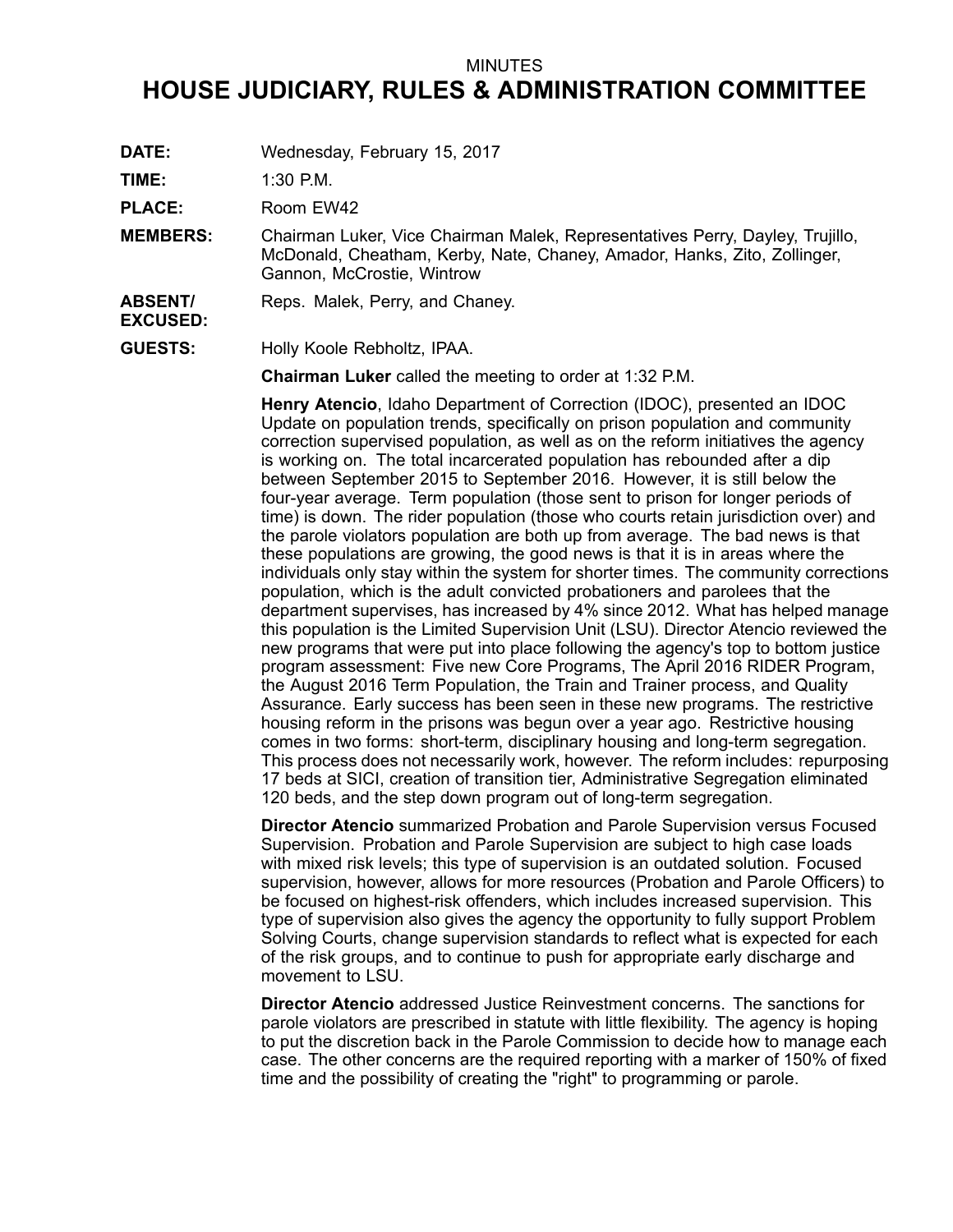**Director Atencio** said he feels the sense of urgency to reform, and greatly emphasized this. There is no time to waste. The agency also wants to focus on community reentry and incetivizing behavior in the inmate population. As the individuals make his or her own decisions, there are more opportunities available. Prison life should prepare individuals for reentry into the community.

In response to <sup>a</sup> question on what the new Core Programs are, **Mr. Atencio** said they are the drug and alcohol program, the cognitive behavior intervention for sex offending, the thinking for <sup>a</sup> change program, and aggression replacement training.

In response to <sup>a</sup> question on recidivism, **Director Atencio** said most are going to recidivate with the reuse of drugs. Sex offenders recidivate at <sup>a</sup> much lower rate.

**Director Atencio** said the heavy probation case loads do not allow the officers to be proactive; it would be better to have smaller case loads, where officers would be able to better approach each case individually and personally. If changes go into effect, and <sup>a</sup> parolee violates, then staff members are still expected to work with that individual; but when <sup>a</sup> violation report or arrest must be made, that person will go before the parole commission (the way it was prior to **S 1357**).

**Rep. Wintrow** asked what can be done in the inmate's environment to address the initial physical or sexual trauma that <sup>a</sup> majority of the female population experience prior to the crime they commit. **Director Atencio** replied the trauma programs the agency was using were discontinued, as they were not evidence-based and not successful. They have not yet discovered an evidence-based program, though they are exploring options and looking at their counterparts' programs across the nation. This is <sup>a</sup> significant issue that needs to be addressed.

In response to questions on how one-third of inmates are not making it out in <sup>a</sup> timely manner and how is it being addressed, **Director Atencio** said when the populations are <sup>a</sup> year away from being first eligible for parole, the agency begins programming with the five Core Programs. The goal is to program individuals as they are stepping out of the prison system, so they can use those new tools to their advantage. With these new Core Programs, there will be more efficient enrollment hopefully. Outside of the sex offenders category, which has longer waiting times, most inmates will have access to programming.

**Rep. Dayley** asked what are the results of the focused supervision. **Director Atencio** said the program was started in November 2016. Once it has been fully implemented, the agency should be able to see immediate results with being proactive with high-risk individuals.

In response to questions on assessments, **Director Atencio** said the agency is confident in the validity of preliminary assessments. These assessments follow the individuals into prison if they are sentenced. Also, if they are sentenced, they will go through <sup>a</sup> gain assessment, which includes substance abuse and mental health evaluation components.

**Director Atencio** addressed the parole violators spike, saying the agency is in the process of reviewing that now and seeing what the population makeup is and the subsequent actions that need to be taken.